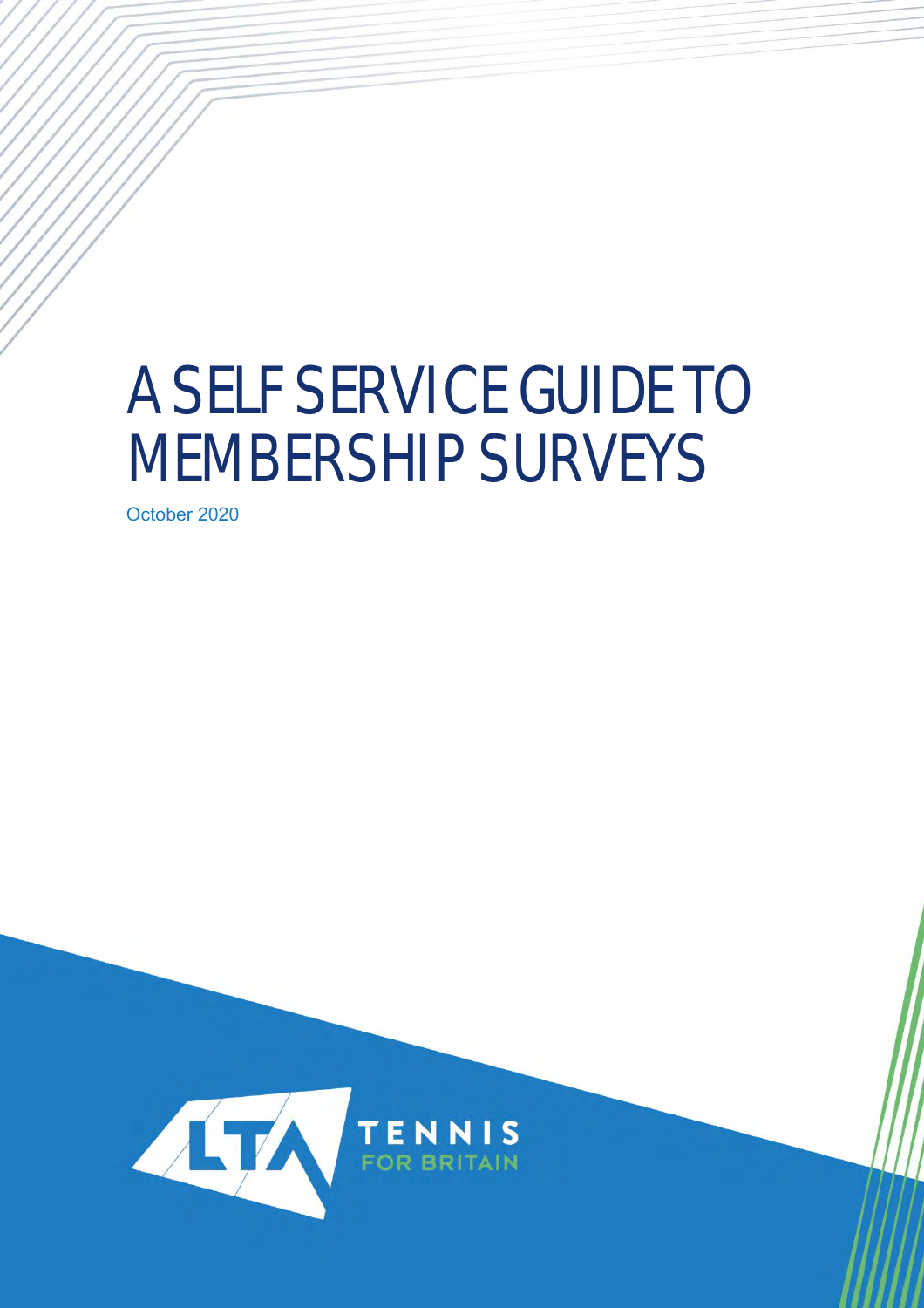# **Introduction**

Communicating regularly with members and visitors is an important part of growing a successful business.

You will have often heard the saying 'retaining a member costs less than acquiring a new one' and studies suggest this could range from anywhere between five to 25 times more expensive than retaining an existing member. Therefore, regular and effective communication is vital step to undertake in order to support your plans around membership retention.

They are fundamental to understanding the reasons and motivations for playing and maintaining activity levels as well the reasons some members may choose to leave.

#### Creating your Survey

#### Format

Whilst paper based surveys are still widely utilised the task of deciding on the questions (often far too many for an effective survey), designing the survey to sending it out, chasing members to respond and then collating and analysing the responses will often fall on the responsibility of one or two members of the staff or volunteers, making it a heavy and onerous task.

We therefore recommend that you utilise digital survey platforms such as SurveyMonkey to help facilitate the collection of your survey responses and already have built in tools to help you analyse your results.

Timing

Consider the timing of you survey. A good time for an overall membership survey would be towards the end of the season, when members have been at their most active and the courts and facilities have been open during throughout the season.

#### Questions

Keep the number of questions to a minimum and ensure that you complete it yourself before distributing; timing how long it takes you to complete. Research shows that data quality declines on surveys that are longer than 20 minutes, so a good rule of thumb is to aim for a survey that takes no more than 15 or 20 minutes to complete.

Consider the key questions you need to ask in order to give you enough information you need to make business decisions in the future. We've pulled together a selection of examples questions for you might want to consider when producing a member survey.

Please note that not all sections will be appropriate for your club, and you may want to alternate questions/sections at different times throughout the year, or deliver surveys to different populations of your membership i.e. adult or juniors.

Don't think you have to hit your membership with a survey that incorporates every part of your clubs facilities, you may just wish to ask your membership about one aspect of you club to inform future business decisions.

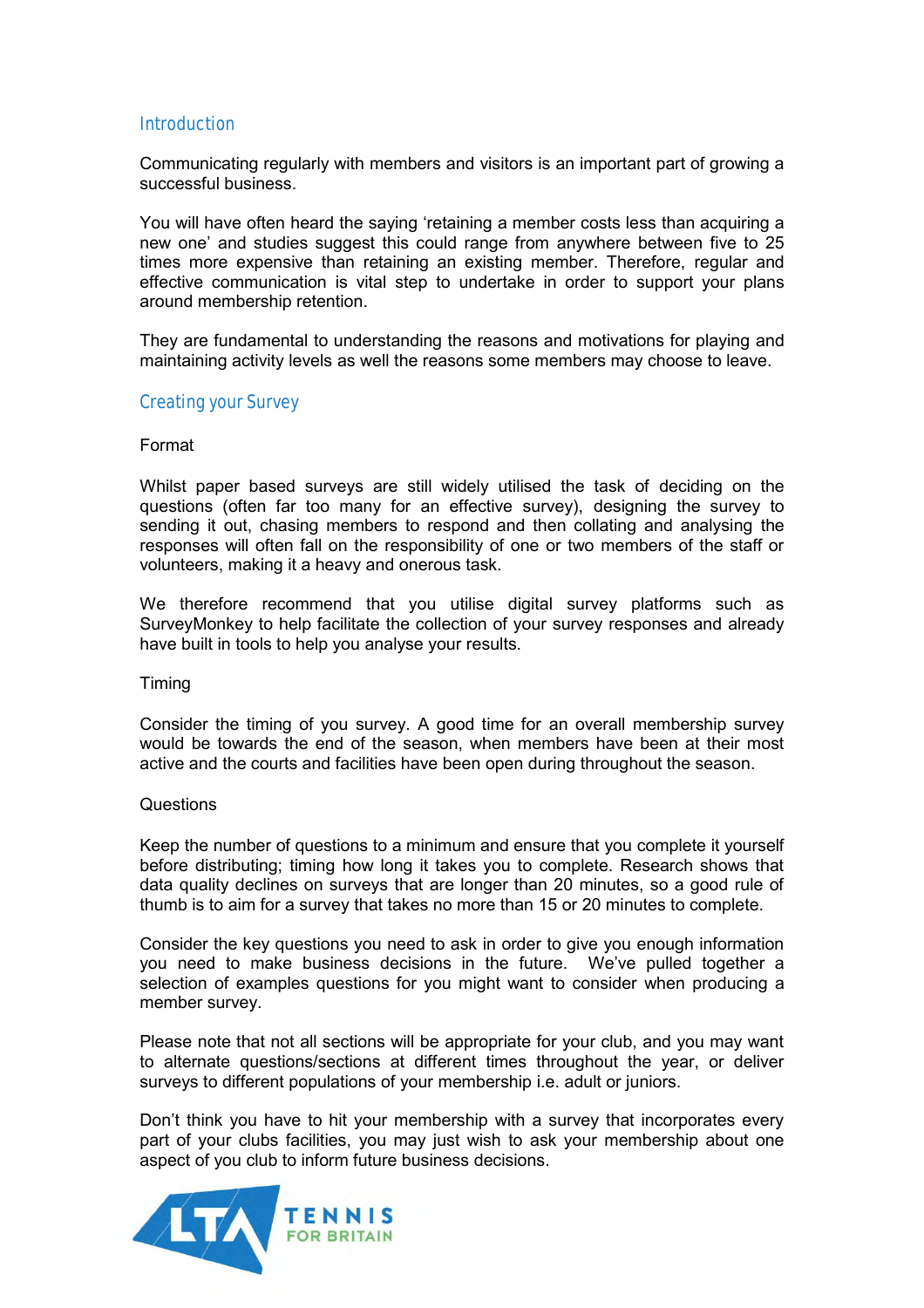We recommend using satisfaction scales of 1-5 or 1-10 where appropriate, making sure that you are consistent throughout the survey. You may also wish to pose the questions in an alternative format and include statements, asking how much the respondent agrees or disagrees with the statement.

#### Ways to increase awareness and engagement

Internal surveys will generally receive an average of 30-40% response rate, compared to an average 10-15% response rate for an external survey. To increase response rates raise awareness of the survey in advance of your send date by promoting it across multiple touch points:

Clubhouse and Courts

- Posters on noticeboards
- Inside lockers
- Changing Rooms and Toilets
- Bar counters and table top displays
- On gates to courts, courtside and benches/seats
- Shop Counters
- Fitness and Gym Areas/Equipment
- Updates on Clubhouse TV/digital displays (where applicable)

Digital and Social

- Reminders on social media channels
- Feature on members area of website
- Member newsletters
- Pop up reminders on booking systems / confirmations

**Other** 

- Recruit a member/volunteer to champion the survey and raise awareness amongst the membership
- Handing out flyers at events/matches
- Engaging with coaches and committees
- Encourage staff to verbally communicate
- Have a tablet/computer available on site in order to complete

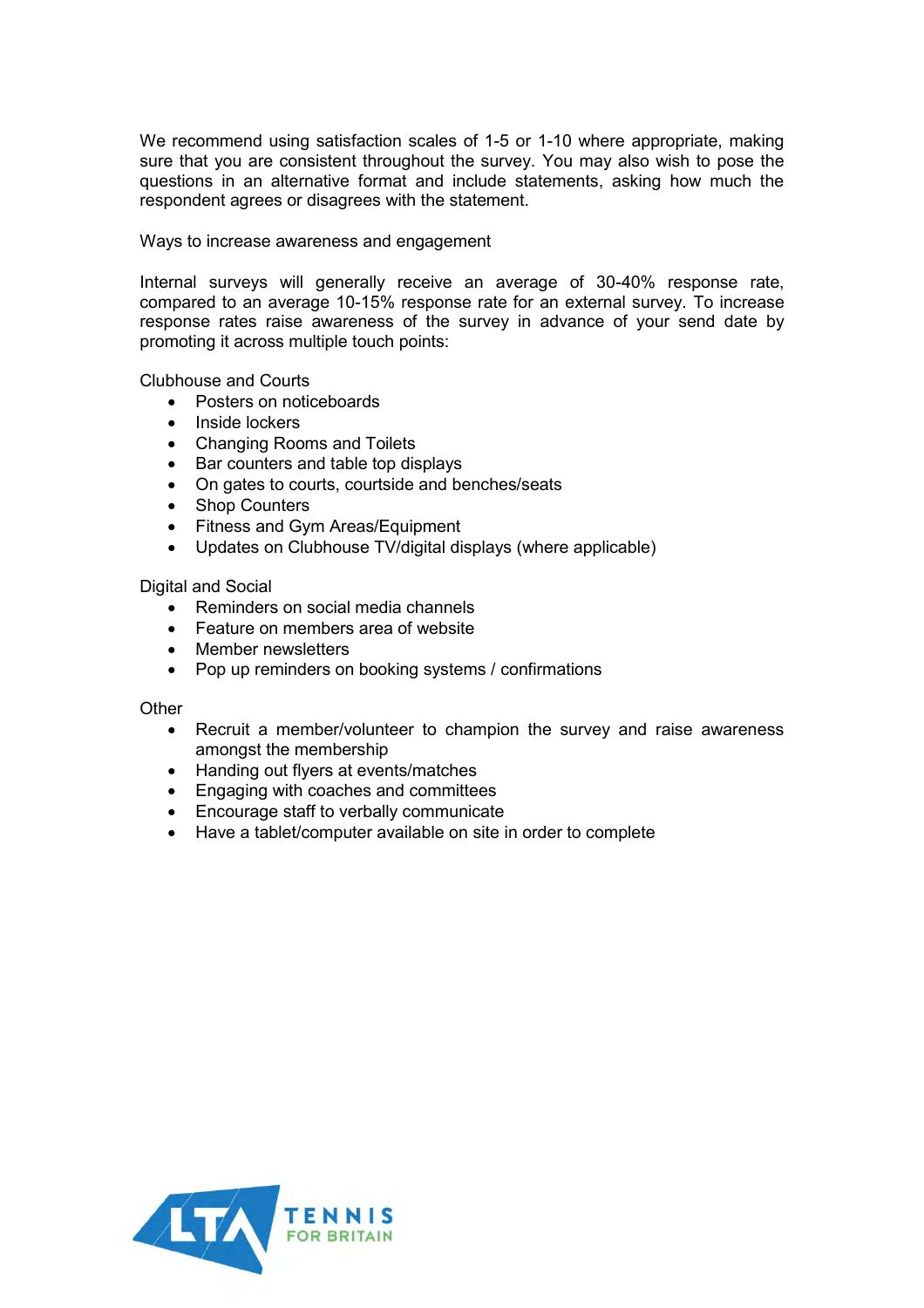# SURVEY OUESTION EXAMPLES

### Membership Loyalty and Expereince

These two questions are considered 'golden questions' and we would recommend asking these two questions at any opportunity. They give you the best indication to the health of your club now and in the future.

#### Background Questions

These questions may help you filter responses based on key member of membership demographics.



#### Recommendation and Loyalty

1. Based on your overall experience with [club name] please state:

**How likely is it that you would recommend [club] to friends, family or colleagues?**

#### **Scale 1-10**

This question is a typical question used to measure your Net Promoter Score (NPS). It is a simple measure of customer loyalty that is used across all businesses to monitor performance and to benchmark themselves against other businesses in the same industry.

**How likely is it that you will still be a member of [club] in [two] years?**

If you receive a score less than "7" on the above scale, you may wish to deep dive into the reason(s) why.

What is the reason you do not expect to be a member in two years? It is possible to specify more than one reason. Examples could be, due to my age or health condition, relocation, value for money.

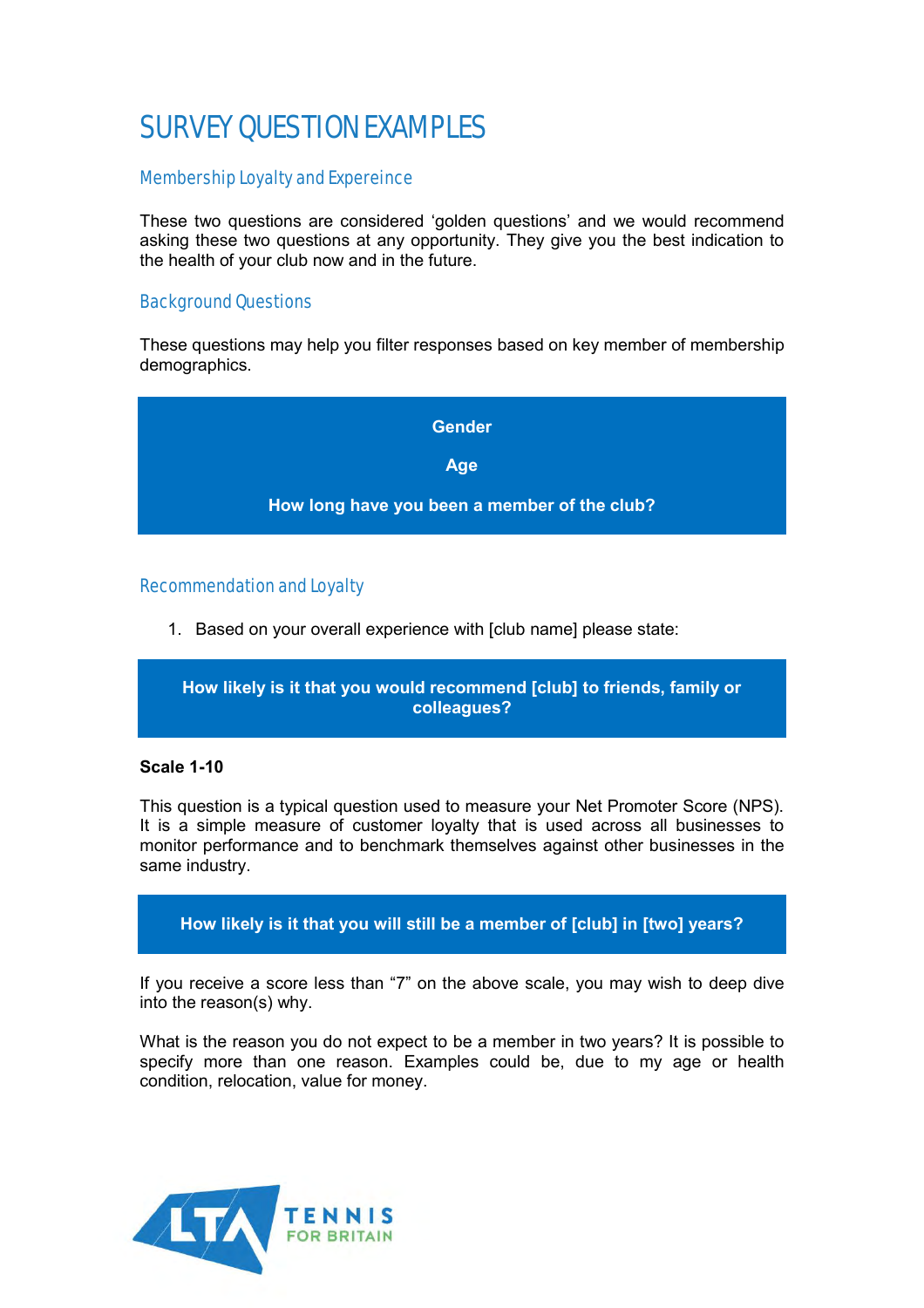#### Membership Information

**What is your current membership category? E.g. Full, Senior, Intermediate What is your average journey time to the club? E.g. under 10 minutes, 11-15 minutes etc. Do you have playing partners in [club] with whom you regularly play? Do you have family members who are members of [club]? Are you a member of any other sports club based out of the facility? How often do you use the tennis facilities (courts, gym, bar and cafe)? Would you like to help the club with volunteer work? In which areas would you like to help [club]?**

# **Communication**

| What would your preferred method(s) be for the club to communicate with<br>you? |
|---------------------------------------------------------------------------------|
| <b>Club Website</b>                                                             |
| <b>Noticeboard at the club</b>                                                  |
| <b>Club Newsletters</b>                                                         |
| E-mail                                                                          |
| Social Media (e.g. Facebook, Twitter, Instagram)                                |
| <b>Phone / Mobile</b>                                                           |
| <b>Other</b>                                                                    |

#### Prices and products

Please indicate how much you agree or disagree with the following statements:

(1) Strongly disagree (2) Disagree (3) Neither agree nor disagree; (4) Agree; (5) Strongly agree

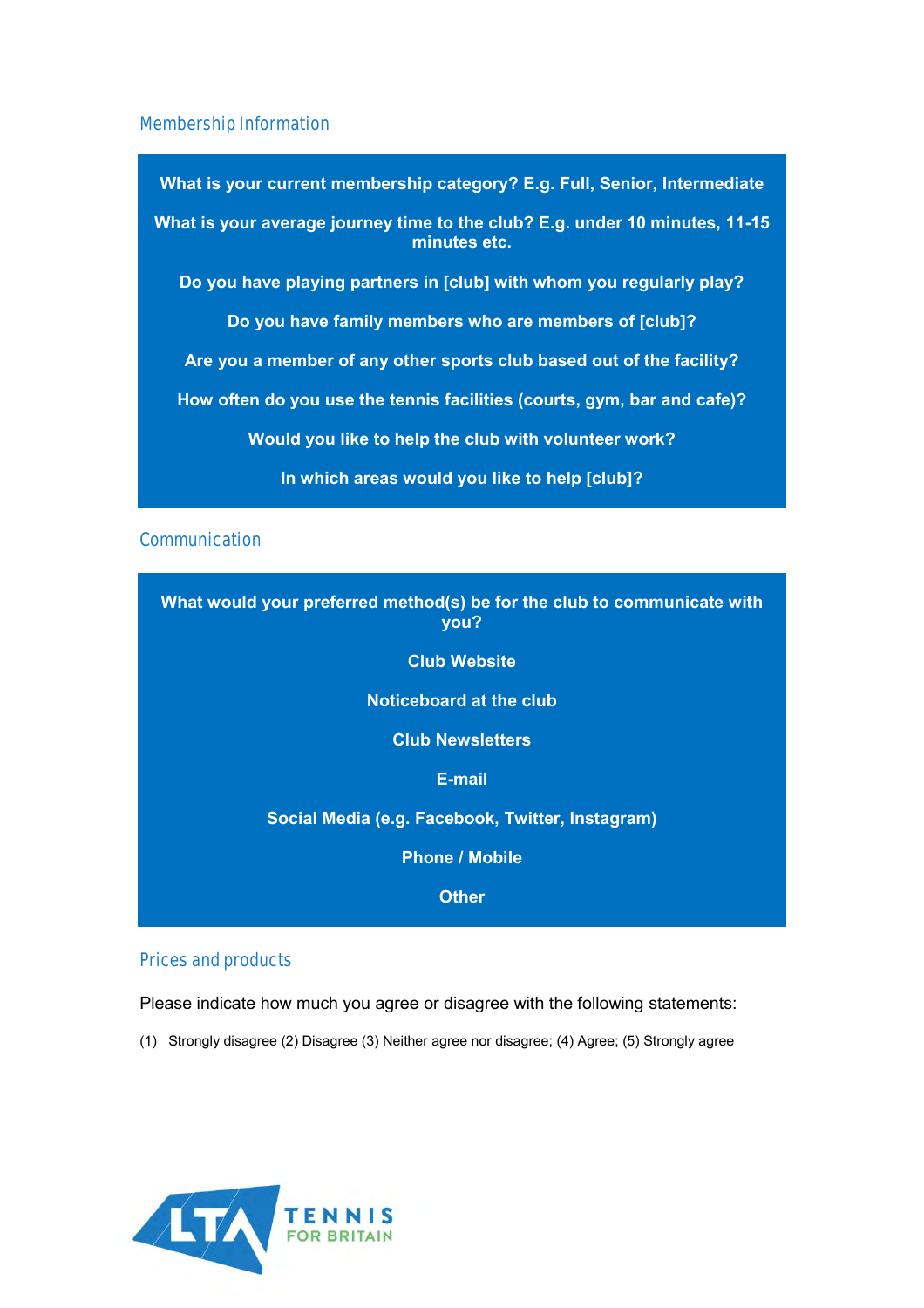**The different types of membership meet my needs Compared to other clubs, the prices in [club] are reasonable Do the current member benefits meet your requirements? Yes or No If answer to the above is no, what additional benefits would you like to see?**

#### **Competitions**

Please indicate how much you agree or disagree with the following statements:

(1) Strongly disagree (2) Disagree (3) Neither agree nor disagree; (4) Agree; (5) Strongly agree

**The club organises an appropriate number of competitions per year**

**The variety of competitions covers my needs**

**Over the entire year, how often do you play tennis [in the club]?**

**Over the entire year, approx. how often do you invite guests to play at the club?**

**How many years have you played tennis in total?**

#### The Facilities

Please indicate how much you agree or disagree with the following statements:

(1) Strongly disagree (2) Disagree (3) Neither agree nor disagree; (4) Agree; (5) Strongly agree

**All in all, I am satisfied with the club's playing facilities (courts)**

**In general, the courts are available when I want to use them**

**The accessibility of the courts is satisfactory?**

**How satisfied are you with the following elements of the playing facilities?**

**The court condition etc.**